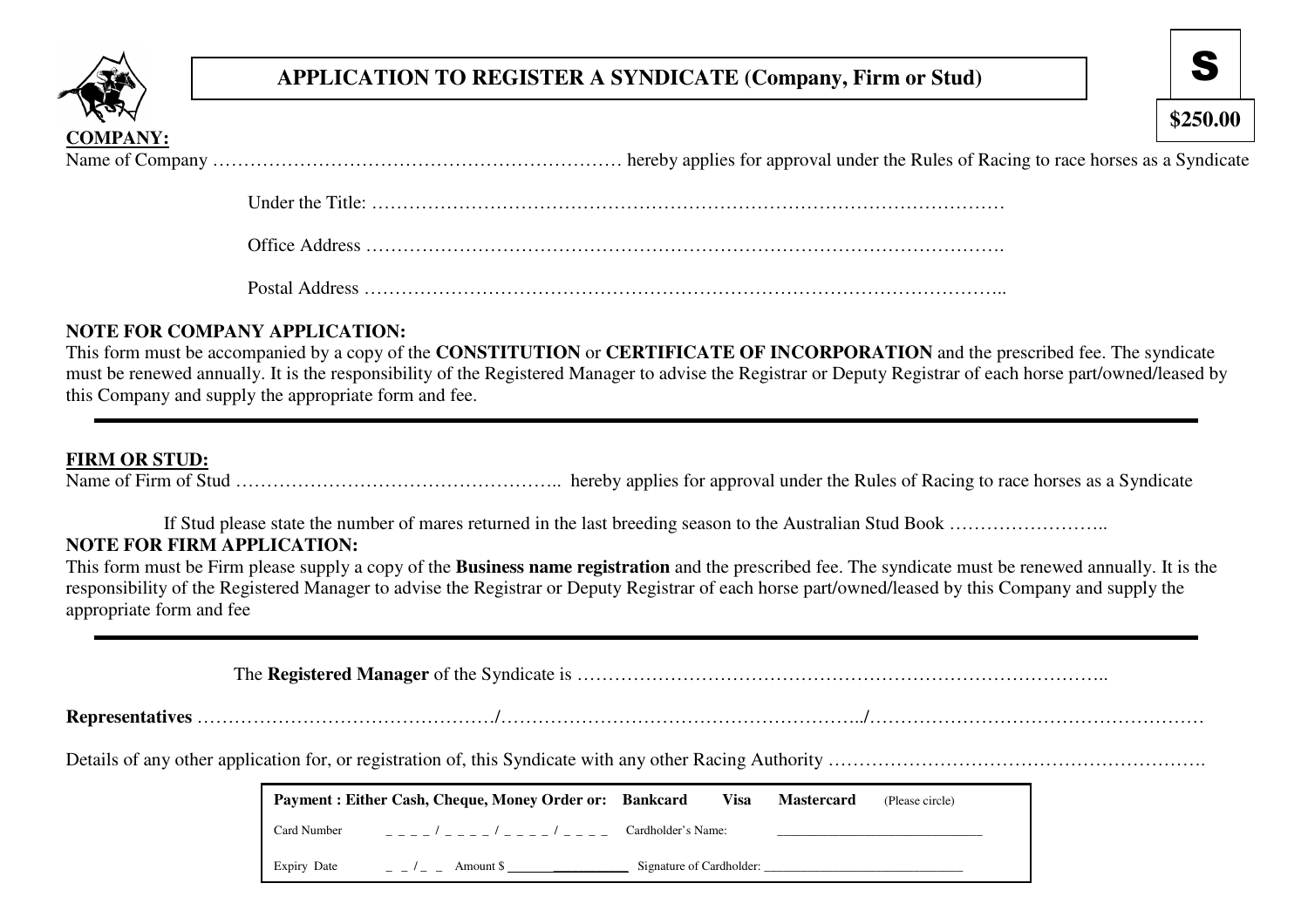### **ALL DIRECTORS AND OFFICERS (Company) / MEMBERS (Firm or Stud) OF THE SYNDICATE must complete their details below**

By signing this Application you are bound by the Australian Rules of Racing. Please ensure you have read the Personal Information,

Privacy Statement and GST Declaration prior to signing this form.

S

## **SYNDICATE MANAGER DETAILS:**

| Title:                 | Surname:               | $\mathbb D$<br>Date of Birth:                   |
|------------------------|------------------------|-------------------------------------------------|
| <b>Given Names:</b>    |                        | Phone Number:                                   |
| <b>Postal Address:</b> |                        | Mobile Phone:                                   |
| Suburb:                | <b>Post Code:</b>      | <b>Shares Held</b><br><b>SIGNATURE</b>          |
| Occupation:            |                        |                                                 |
| Email Address:         |                        | Is this Entity GST Registered?                  |
| Account Name:          |                        | YES / NO<br>If Yes please enter ABN (11 Digits) |
| BSB: (6 Digits):       | Account Number:        |                                                 |
|                        | <b>MEMBER DETAILS:</b> |                                                 |
| Title:                 | Surname:               | Date of Birth:                                  |
| <b>Given Names:</b>    |                        | Phone Number:                                   |
| <b>Postal Address:</b> |                        | Mobile Phone:                                   |
| Suburb:                | <b>Post Code:</b>      | <b>Shares Held</b>                              |
| Occupation:            |                        | <b>SIGNATURE</b>                                |
| Email Address:         |                        | Is this Entity GST Registered?                  |
| Account Name:          |                        | YES / NO<br>If Yes please enter ABN (11 Digits) |
| BSB: (6 Digits):       | Account Number:        |                                                 |
|                        | <b>MEMBER DETAILS:</b> |                                                 |
| Title:                 | Surname:               | Date of Birth:                                  |
| <b>Given Names:</b>    |                        | Phone Number:                                   |
| <b>Postal Address:</b> |                        | Mobile Phone:                                   |
| Suburb:                | <b>Post Code:</b>      | <b>Shares Held</b><br><b>SIGNATURE</b>          |
| Occupation:            |                        |                                                 |
| Email Address:         |                        | Is this Entity GST Registered?                  |
| Account Name:          |                        | YES / NO<br>If Yes please enter ABN (11 Digits) |
| BSB: (6 Digits):       | Account Number:        |                                                 |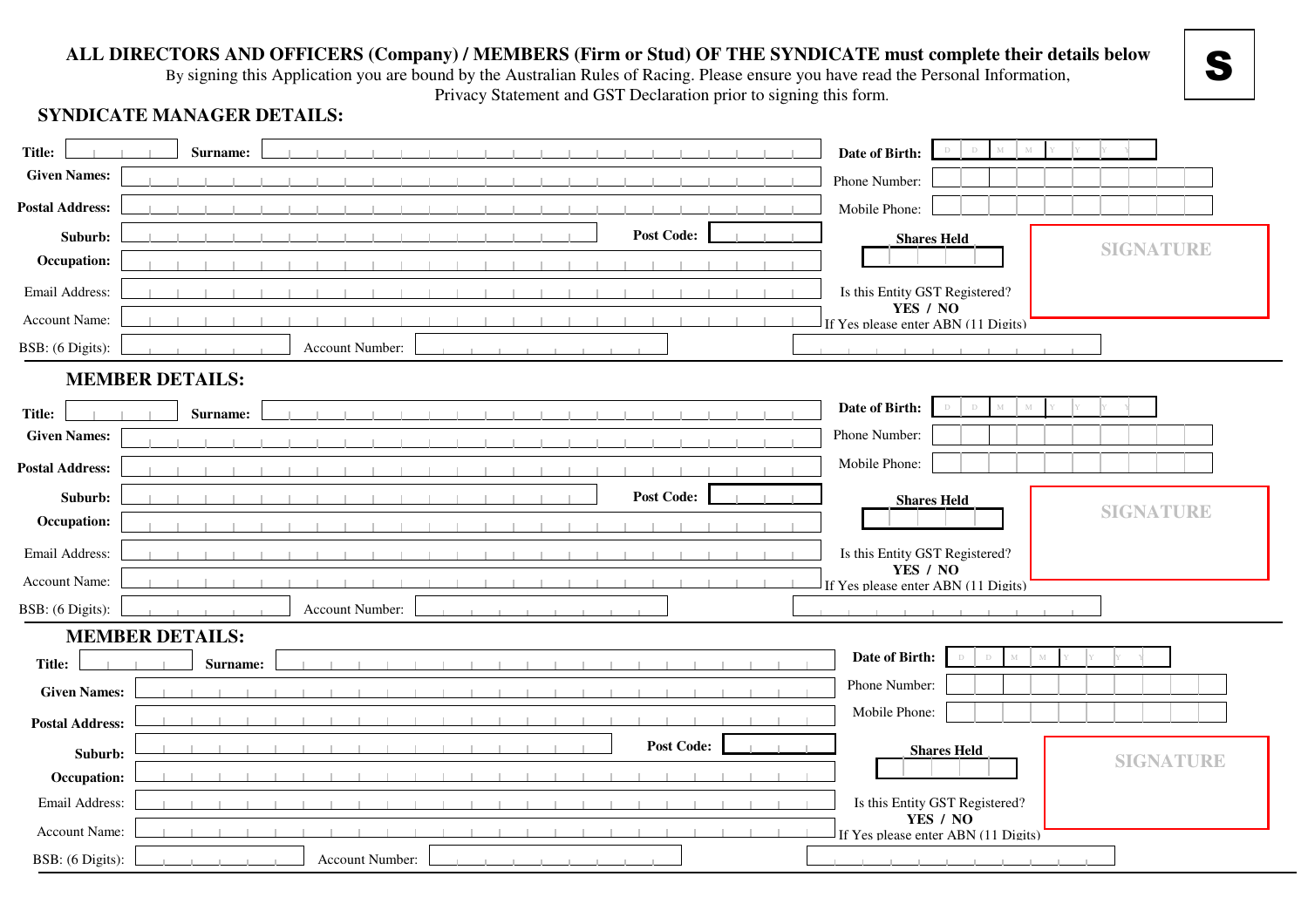### **ALL DIRECTORS AND OFFICERS (Company) / MEMBERS (Firm or Stud) OF THE SYNDICATE must complete their details below**

By signing this Application you are bound by the Australian Rules of Racing. Please ensure you have read the Personal Information,

S

Privacy Statement and GST Declaration prior to signing this form.

| Title:                 | Surname: |                 |                   | Date of Birth:                                  |
|------------------------|----------|-----------------|-------------------|-------------------------------------------------|
| <b>Given Names:</b>    |          |                 |                   | Phone Number:                                   |
| <b>Postal Address:</b> |          |                 |                   | Mobile Phone:                                   |
| Suburb:                |          |                 | <b>Post Code:</b> | <b>Shares Held</b><br><b>SIGNATURE</b>          |
| Occupation:            |          |                 |                   |                                                 |
| Email Address:         |          |                 |                   | Is this Entity GST Registered?                  |
| Account Name:          |          |                 |                   | YES / NO<br>If Yes please enter ABN (11 Digits) |
| BSB: (6 Digits):       |          | Account Number: |                   |                                                 |
|                        |          |                 |                   |                                                 |
| <b>Title:</b>          | Surname: |                 |                   | Date of Birth:                                  |
| <b>Given Names:</b>    |          |                 |                   | Phone Number:                                   |
| <b>Postal Address:</b> |          |                 |                   | Mobile Phone:                                   |
| Suburb:                |          |                 | <b>Post Code:</b> | <b>Shares Held</b>                              |
| Occupation:            |          |                 |                   | <b>SIGNATURE</b>                                |
| Email Address:         |          |                 |                   | Is this Entity GST Registered?                  |
| Account Name:          |          |                 |                   | YES / NO<br>If Yes please enter ABN (11 Digits) |
| BSB: (6 Digits):       |          | Account Number: |                   |                                                 |
|                        |          |                 |                   |                                                 |
|                        |          |                 |                   | Date of Birth:                                  |
| Title:                 | Surname: |                 |                   | Phone Number:                                   |
| <b>Given Names:</b>    |          |                 |                   |                                                 |
| <b>Postal Address:</b> |          |                 |                   | Mobile Phone:                                   |
| Suburb:                |          |                 | <b>Post Code:</b> | <b>Shares Held</b>                              |
| Occupation:            |          |                 |                   | <b>SIGNATURE</b>                                |
| Email Address:         |          |                 |                   | Is this Entity GST Registered?                  |
| Account Name:          |          |                 |                   | YES / NO<br>If Yes please enter ABN (11 Digits) |
| BSB: (6 Digits):       |          | Account Number: |                   |                                                 |